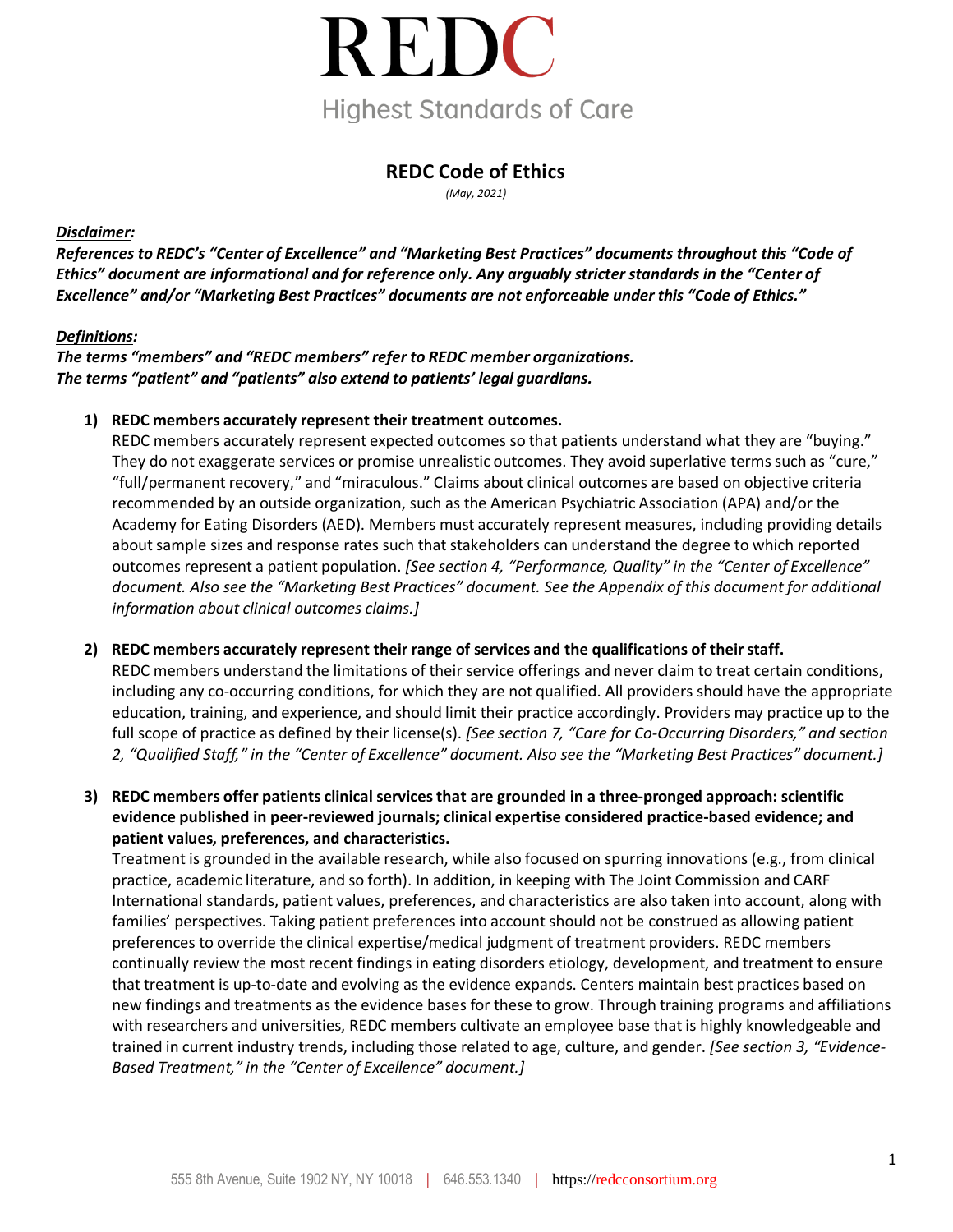# REDC **Highest Standards of Care**

**4) REDC members only admit patients whose needs are appropriate for the type of treatment provided — and for the level of care provided — at their programs.**

REDC members strictly adhere to guidelines from the American Psychiatric Association (APA) regarding the appropriate levels of care, and they are committed to treating at the most appropriate level of care required to meet a patient's needs. If the program is not able to appropriately meet the clinical and medical needs of the patient, it guides the patient to more clinically and/or medically appropriate alternative treatment resources. [See section 6, "Full Continuum of Care," in the "Center of Excellence" document. Also see the "Marketing Best *Practices" document.]*

**5) In marketing theirservices, REDC members employ messaging that istruthful, fair, non-deceptive, capable of being substantiated, and in all respectslawful.**

REDC members ensure that marketing messages communicate substantive, critical information about their therapeutic services — and are not simply an enticement to choose one facility over the competition. All express marketing claims must be substantiated or capable of substantiation with appropriate evidence when made. When eating disorders treatment programs have reasonable grounds to believe that they are offering a service that is substantially better than and/or different from others in the field, they also must be willing to have these practices studied and validated, such that the entire field can benefit. Patient testimonials must be consistent with state law, and should never be used in those states that prohibit them. Patient testimonials may not portray or imply results that are not typical for all of the member's patients who present with similar medical conditions. It is unethical to compensate a patient for a testimonial. *[See the "Marketing Best Practices" document. See the Appendix of this document for examples of practices inconsistent with the guiding principles of REDC and the expectations of its constituent members.]*

#### **6) REDC members do not pay or receive anything of value in exchange for patient business.**

REDC members are committed to relying upon objective facts and open, honest communication — not financial enticements — as a way to engage stakeholders. REDC members do not offer financial incentives of any kind to patients, referral sources, or anyone else for the purpose of inducing (or rewarding) the referral of business.

- o *No Entertainment*: REDC has a "no entertainment" policy that advises programs to structure site visits of health professionals as opportunities for education or legitimate marketing activities, not entertainment. This "no-entertainment" policy holds that where possible, education and legitimate marketing activities should occur on site. When treatment centers host a reasonable off-site educational gathering as a legitimate marketing function, they are transparent with providers and referral sources that it is a marketing activity. With regard to all of the above, a useful question to ask is: "Does this feel more like work or entertainment?" *[See the Appendix of this document for examples of practices inconsistent with the guiding principles of REDC and the expectations of its constituent members.]*
- o *Travel*: Reimbursement for travel, accommodations, and meals must be "reasonable."
- o *Gifts*: The giving of substantial gifts to patients and potential patients, referral sources and potential referral sources, and other types of stakeholders is strongly discouraged. Items of only nominal value generally defined as \$25 or less — are acceptable, with a preference for items that have a purpose or intent related to education and assisting treatment, such as a book or workbook. Under no circumstances shall a gift of cash or cash equivalents (i.e., gift certificates) be given. Care should be exercised to ensure that any gift cannot be reasonably construed by the recipient as a bribe or improper inducement.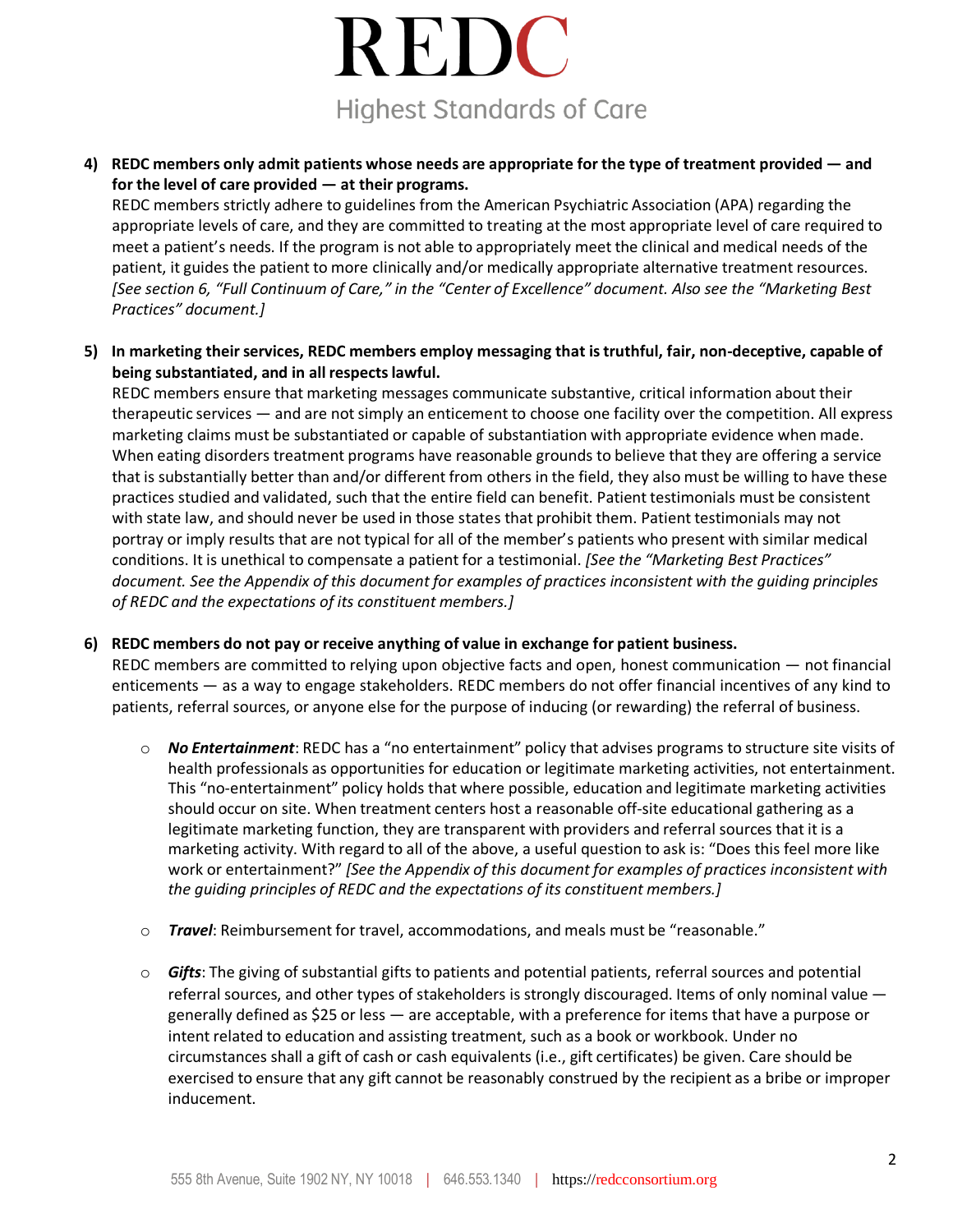## REDC **Highest Standards of Care**

o *Referrals*: In general, payments of anything of value to referral sources, either explicit or implicit, direct or indirect, in an effort to induce (or reward) a referral of business that is reimbursable by a government payer or, in many states, a commercial payer, are illegal and are not acceptable unless there is a "safe harbor" that applies which permits the payment.

One of the safe harbors protects payments by employers to employees who receive a W-2 to reward the employee's efforts to help the employer build a practice, e.g., production bonuses or compensation based on percentages of collections generated by the employed provider. In contrast, production bonuses and percentage collections paid to consultants who receive a 1099 instead of a W-2 may be illegal if one purpose of the payment is to induce the referral source to generate business. This area is very nuanced and fact-specific and members should work with their legal counsel to understand which arrangements are permissible and which are not. In all cases, however, referral sources (whether employed or not) should not be incented to admit patients or to extend patients' lengths of stay when patients do not need treatment.

- o *Transportation Subsidies*: At times, treatment centers encounter patients with financial constraints that include an inability to pay for transport to the treatment facility. Transportation scholarships and subsidies should be used sparingly, and only in cases where there is a genuine, demonstrable financial need. Transportation subsidies should never be used as enticements for patients to choose one program over another.
- o *Documentation:* All funds expended for education and legitimate marketing activities for business purposes and gifts must be accurately documented and reflected in the books and records of the treatment center.

*[See the "Marketing Best Practices" document. Also see section 5, "Sound and Ethical Business Practices," in the "Center of Excellence" document.]*

#### **7) Prior to admitting a patient, REDC members clearly communicate the cost of treatment that may be required in both the short term and the long term.**

Treatment programs in our industry often must admit patients without full information about what payers will and will not cover. This lack of transparency in health-insurance reimbursement makes it difficult to predict the out-of-pocket burden on patients and their families. Despite this challenge, REDC members should do everything in their power to ensure that patients and families are as well-informed as possible about the cost of services and patients' and families' financial responsibility for those services, such that patients and families can make informed decisions about how that financial obligation is likely to affect them in both the short term and the long term. Prior to admitting patients, REDC members have honest conversations with patients and families about recidivism rates and the typical illness duration and course of care that may be required over a patient's lifetime. REDC members accurately communicate regarding their prices, expectations about patient out-ofpocket costs, and how long a patient is expected to require treatment. REDC members do not overstate the likelihood of insurance coverage or their ability to negotiate single-case agreements with insurance companies — or minimize expectations about the patient's financial obligations. REDC members are explicit with patients and families about whether treatment programs are in-network or out-of-network with various insurance companies. When a treatment facility is out-of-network with an insurance company, it does not use misleading language such as that the program "participates with" that insurer. In short, patients must be clearly informed of their financial responsibility. *[See section 5, "Sound and Ethical Business Practices," in the "Center of Excellence" document.]*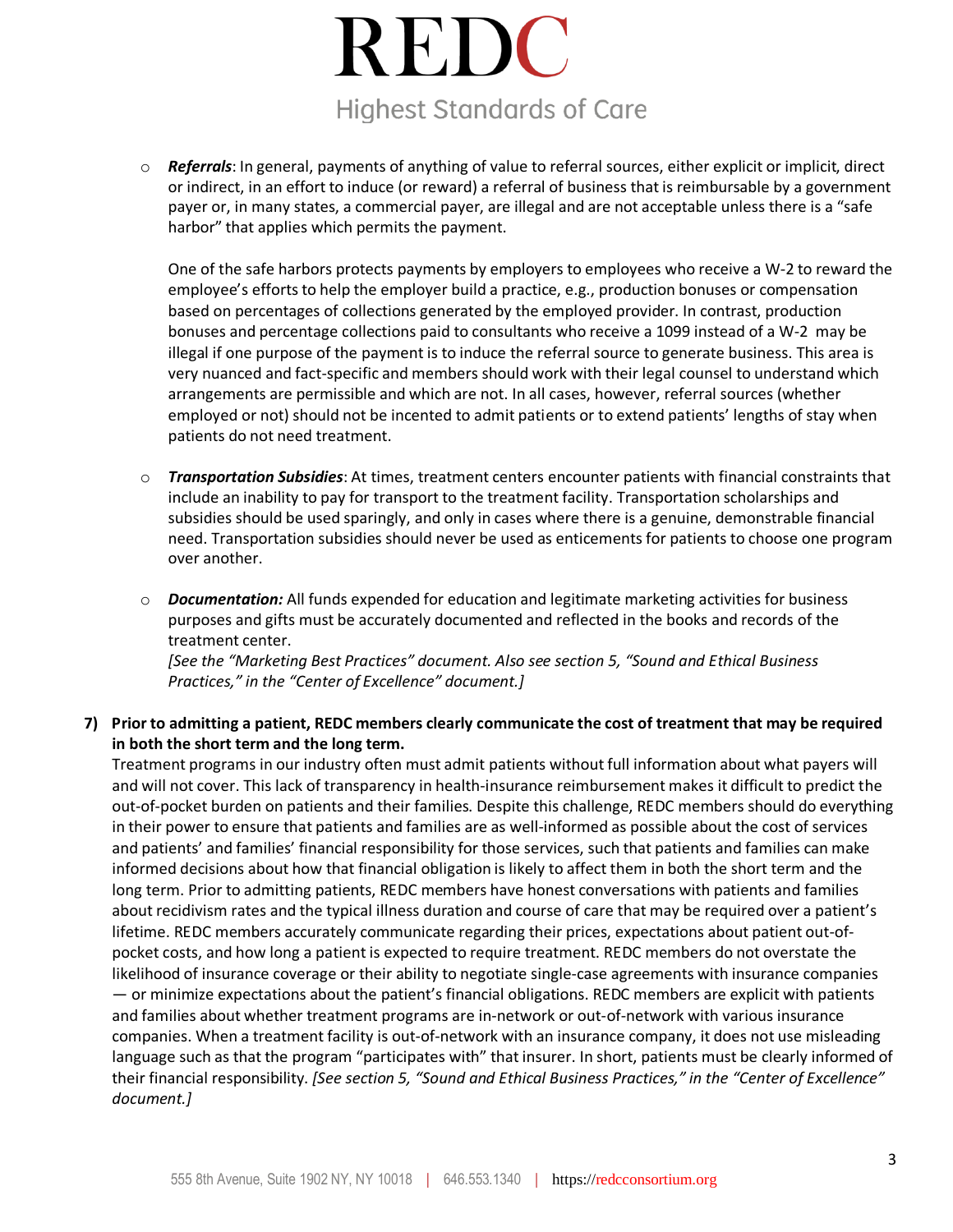## REDC **Highest Standards of Care**

#### **8) REDC members disclose financial relationships and any potential conflicts of interest that might affect patient care.**

REDC members alert patients about any internal or external relationships, financial or otherwise, that their programs have that might affect patient care. If a REDC member directs a patient from one program to another in which the member has a financial interest, patients should be informed of that fact. It is unethical for programs not to disclose to patients any relationships and/or financial incentive arrangements that might affect patient care. *[See section 5, "Sound and Ethical Business Practices," in the "Center of Excellence" document. Also see the "Marketing Best Practices" document.]*

#### **9) When participating in media interviews, REDC members are focused on educating the public and raising awareness about eating disorders.**

REDC members embrace opportunities to participate in responsible and authoritative interviews aimed at educating audiences and raising awareness about eating disorders. Treatment programs have a solemn responsibility to be good citizens in all forms of media in which they participate. *[See section 11, "Advocacy," in the "Center of Excellence" document. Also see the "Marketing Best Practices" document.]*

#### **10) REDC members have a policy and process in place to identify and address ethical issues.**

REDC members recognize the importance of having an ongoing approach to identify, clarify, address, or resolve ethical concerns. It is not adequate for REDC members to take an ad hoc approach to each and every ethical concern that arises in their organization. This approach may involve having a standing internal Ethics Committee. This committee should meet on a regular basis to proactively identify issues, of either a business or clinical nature that may arise in their organization. An identified person responsible for reporting on ethical issues in the organization should report directly to the CEO or administrative person responsible for the REDC member.

Employees in REDC member organizations are expected to put patient safety first. If employees have reasonable concerns about patient safety, they must contact program leadership and outside authorities according to state licensing guidelines. Employees in REDC member organizations must have an option for anonymous reporting of ethical concerns.

REDC members should provide adequate training about ethical issues in the treatment of people with eating disorders, for all staff, on an ongoing basis. This training should include appropriate training about 1) patient safety protections and procedures and 2) licensure reporting requirements. Members recognize that ethics training has typically been an afterthought in mental health and eating disorder treatment and will strive to improve the overall knowledge of ethics in their organization.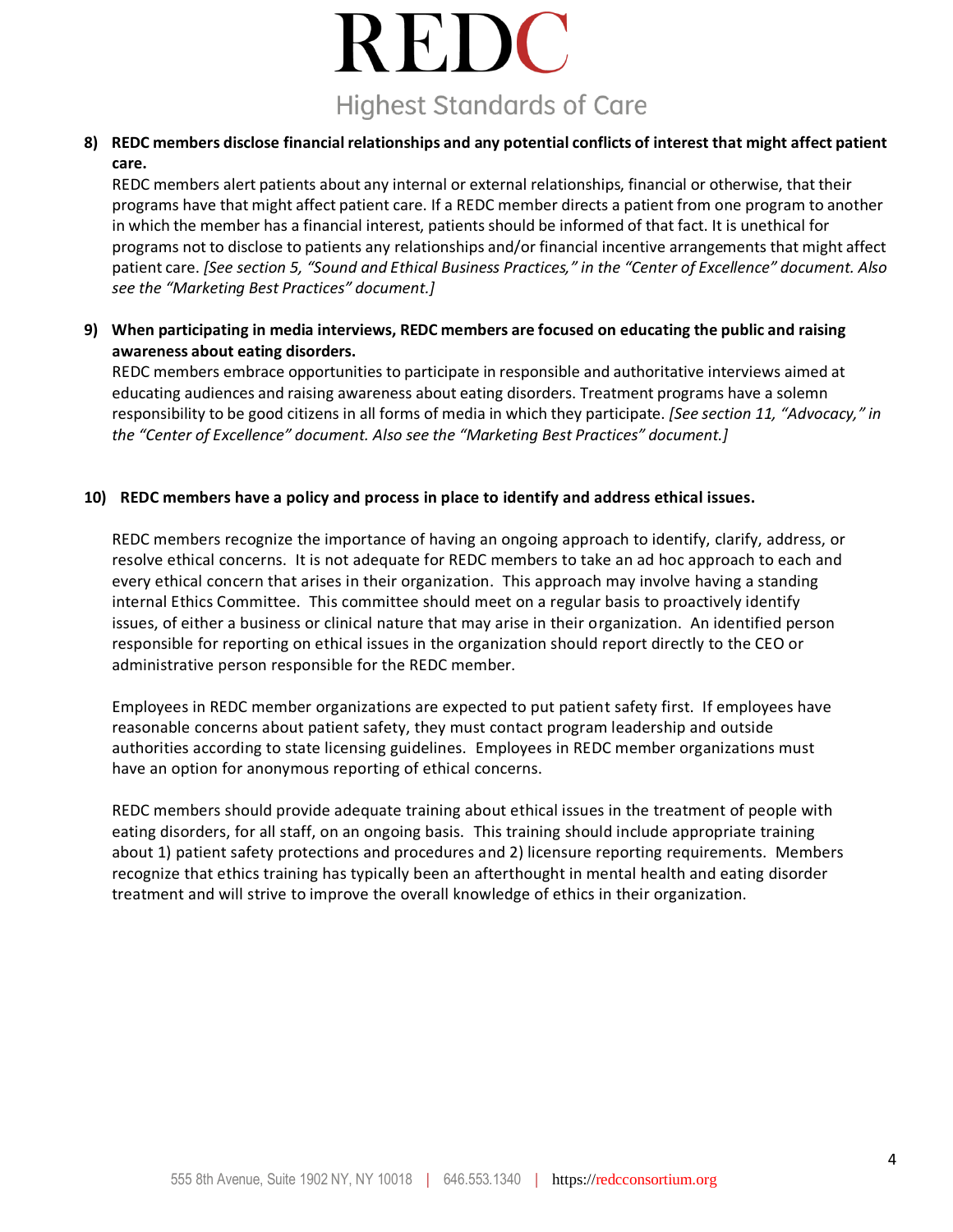

## **Appendix**

*The following are examples of practices inconsistent with the guiding principles of REDC and the expectations of its constituent members. These are examples only, to offer clarification of intent to REDC members and interpretative guidance to persons entrusted with the adjudication of ethical practices. These examples are not intended to constitute a comprehensive list. Other practices not expressly listed here may also be inconsistent with the guiding principles of REDC.*

#### **Code Item No. 1 — Clinical Outcomes**

When making claims about outcomes, it is acceptable for programs to note that they take patient satisfaction surveys into account. The patient experience is important and surveys about patient satisfaction provide useful data points. However, statements about outcomes should not be solely based on patient satisfaction. Claims about clinical outcomes should be based on objective criteria recommended by an outside organization, such as the American Psychiatric Association (APA) and/or the Academy for Eating Disorders (AED).

#### **Code Item No. 5 — Marketing Messages**

REDC members do not make hyperbolic claims designed to entice patients away from competitors with false promises and/or baseless comparative statements, such as "We take all other programs' failures." REDC members also avoid misrepresenting the range of services offered by other programs and/or the qualifications of other programs' staffs.

#### **Code Item No. 6 — No Entertainment**

Lavish dinners and activities such as harbor cruises, helicopter rides, and golf outings are examples of practices inconsistent with the guiding principles of REDC and the expectations of its constituent members.